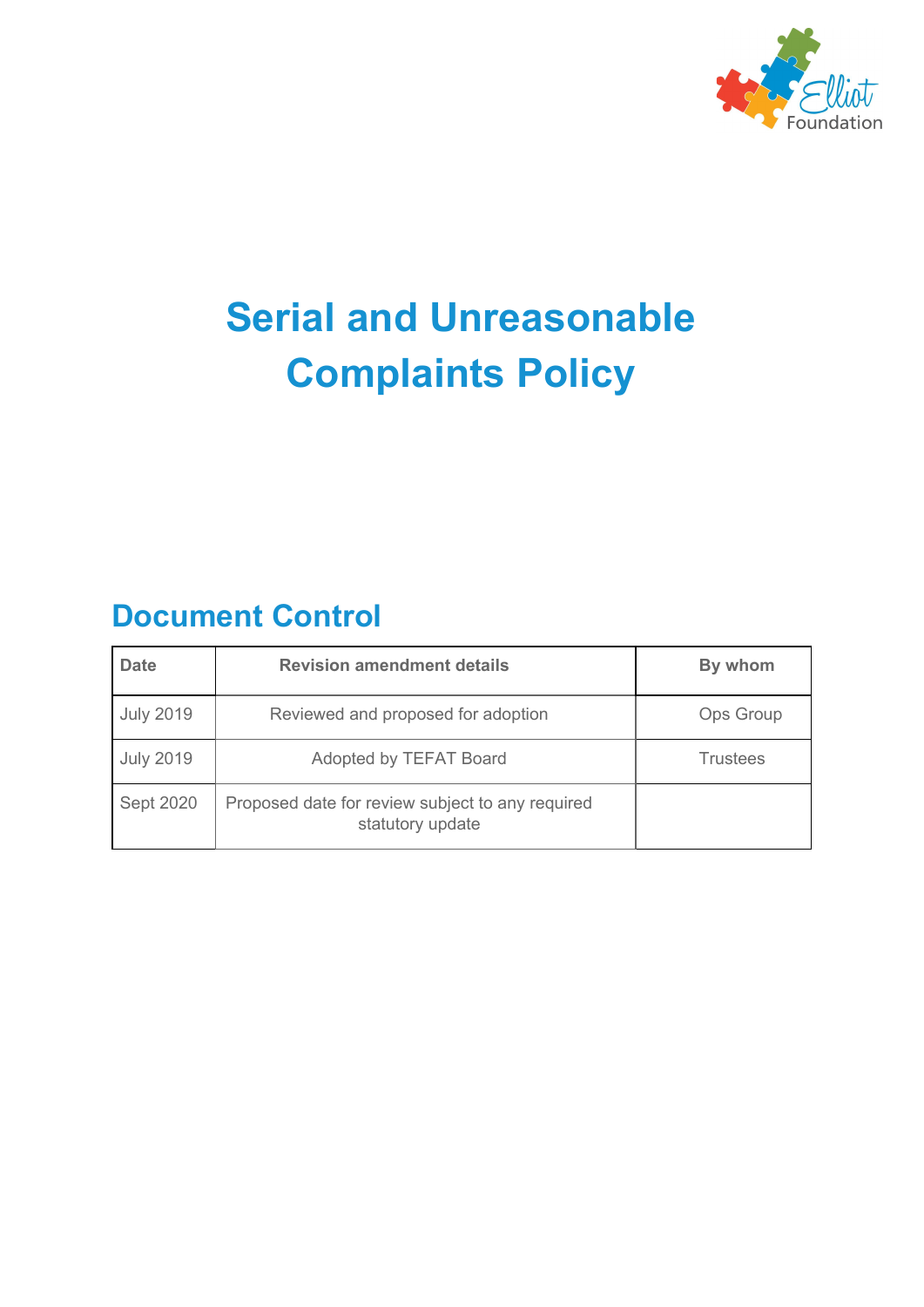

## <span id="page-1-2"></span><span id="page-1-0"></span>**Table of contents**

<span id="page-1-1"></span>

| <b>Table of contents</b>                                   | $\mathbf{2}$ |
|------------------------------------------------------------|--------------|
| <b>Related policies and documents</b>                      | 3            |
| <b>Definitions</b>                                         | 3            |
| <b>Elliot Foundation Academies Trust Vision and Values</b> | 4            |
| <b>Policy statement and objectives</b>                     |              |
| <b>Introduction</b>                                        | 5            |
| Implementation                                             | 5            |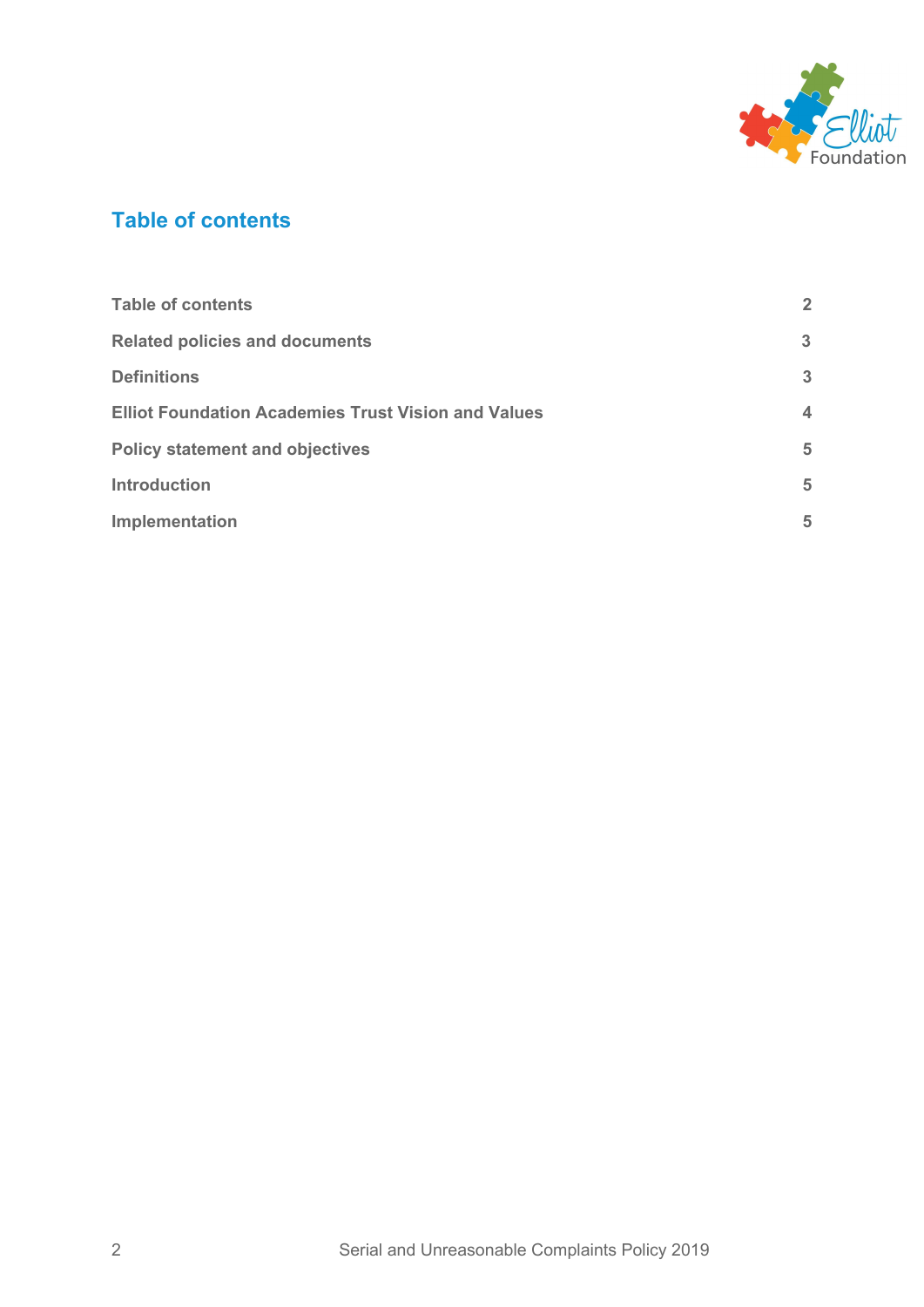

## **Related policies and documents**

• Concerns and Complaints Policy

#### **Definitions**

- Where the word 'Trust' is used in this document it refers to The Elliot Foundation Academies Trust.
- Where the word 'Governing Body' is used it refers to the Local Governing Body of an individual academy within the Trust.
- Where appropriate the Local Governing Bodies of individual academies will publish details of the procedures and practices to implement Trust policies.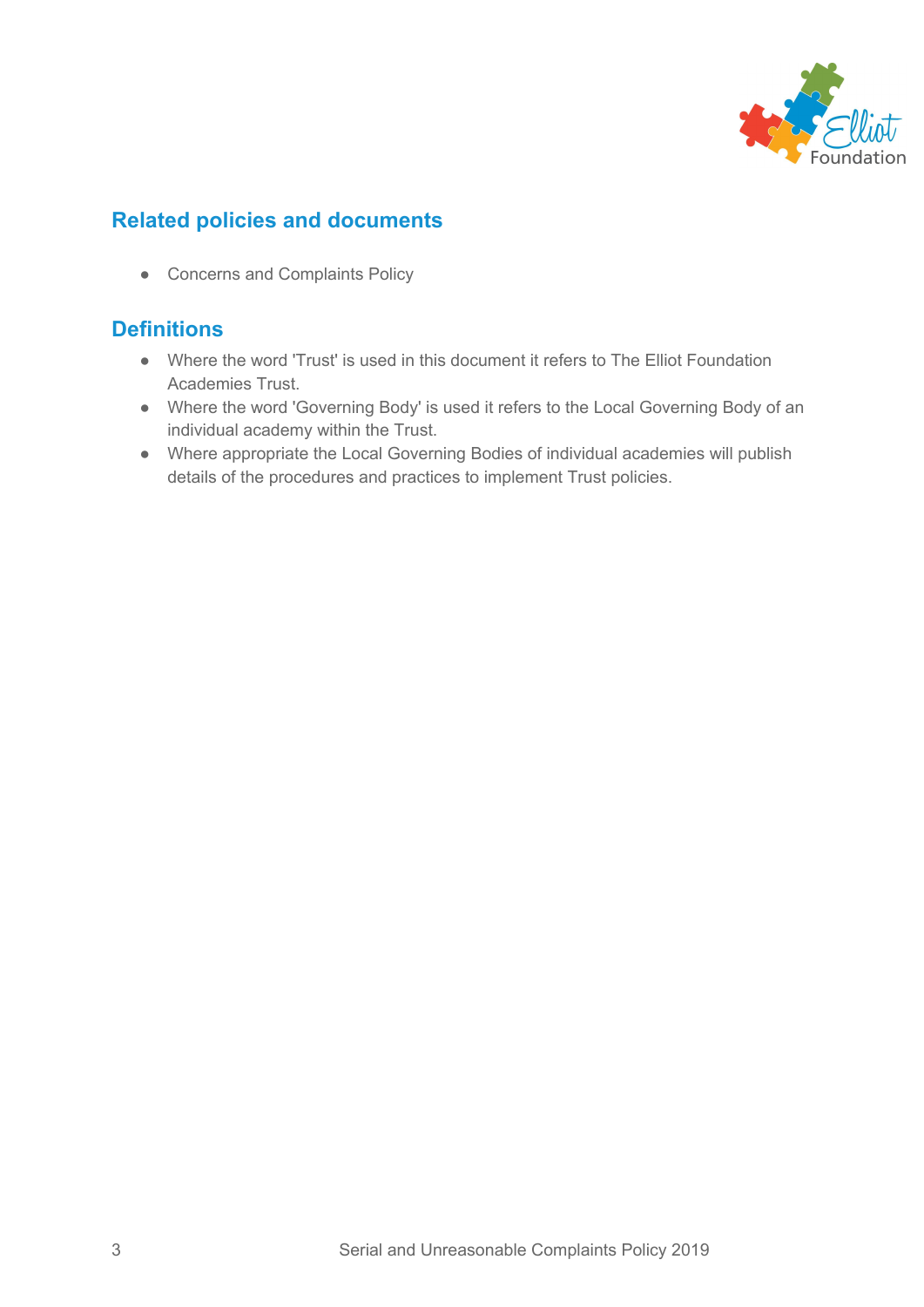

## <span id="page-3-0"></span>**Elliot Foundation Academies Trust Vision and Values**

#### **Vision**

The Elliot Foundation was created as a safe place for children and teachers where all are nurtured to achieve beyond even their own expectations. Our motto, "Where children believe they can because teachers know they can" reflects our conviction that raising expectations for all children and teachers is at the heart of a successful and inclusive society.

#### **Values**

#### **For children**

We help children to discover themselves and aspire beyond any limitations that their context might appear to place upon them. We help them understand that they can be, 'Heroes of their own lives' building the foundations for healthy and successful lives.

#### **For schools**

In addition to the essential functional skills of reading, writing and mathematics, children need to learn how to learn and to believe that they can continue to do so. They must also possess the critical thinking skills to sift fact from fiction to be able to think for themselves, freely and creatively.

#### **For success**

To thrive, whatever their chosen path, children need confidence, curiosity and commitment. We will nurture these attitudes across all their learning experiences

#### **For communities**

Children at Elliot academies will be raised with an awareness of the world around them and their role in shaping a better future through volunteering and contributing in their communities.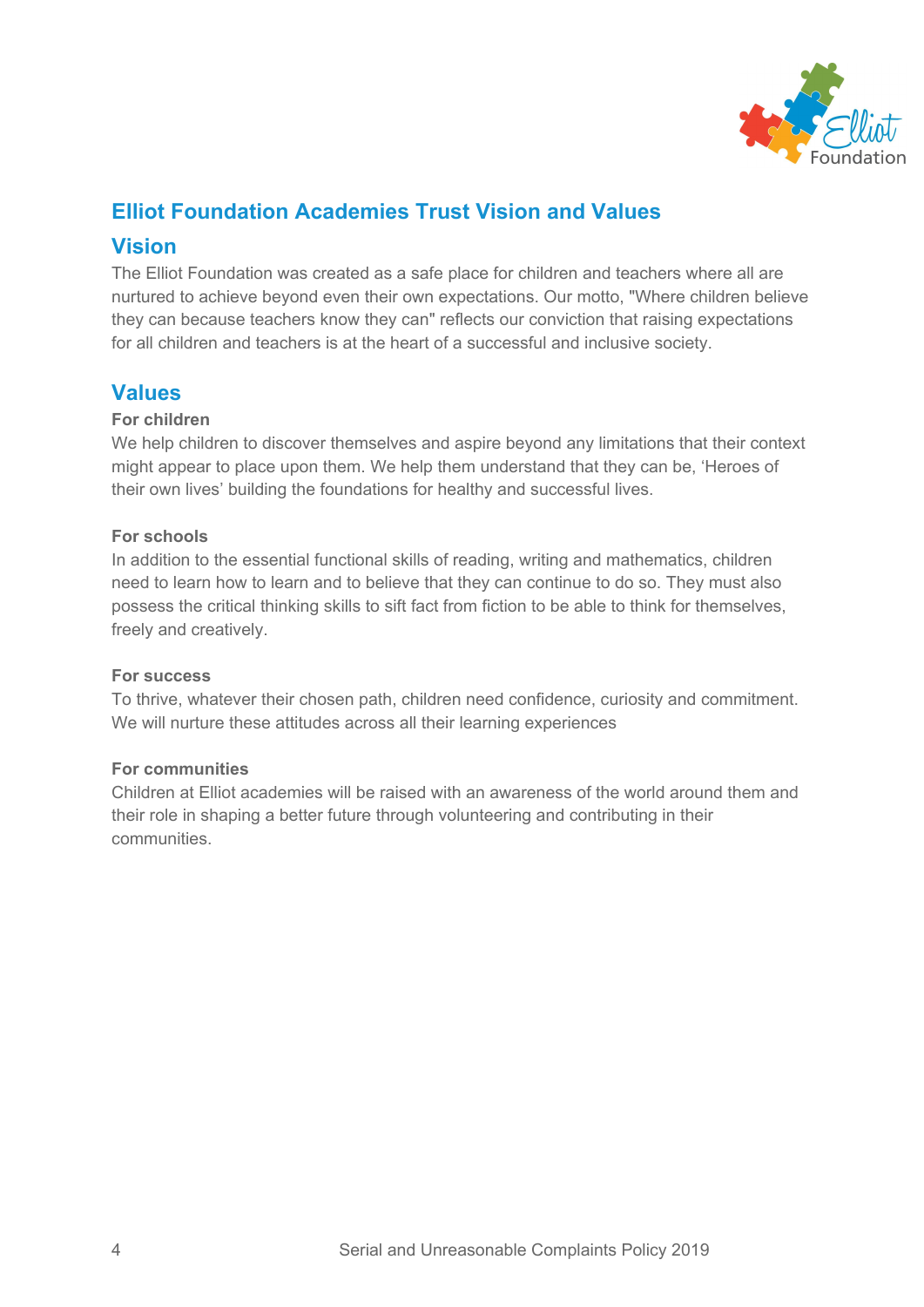

## **1. Policy statement and objectives**

1.1. This Policy and the procedures for its implementation aim to clarify the way in which serial and unreasonable complaints are managed. It aims to do so in a way which is clear and concise. The Policy also seeks to promote a consistent and transparent approach to dealing with such matters.

## **2. Introduction**

2.1. TEFAT is committed to dealing with all complaints fairly and impartially and seeks to swiftly resolve all such matters in line with the Concerns and Complaints Policy. We will not normally limit the contact complainants have with our school. However, we do not expect our staff to tolerate unacceptable behaviour and will take action to protect staff from that behaviour, including that which is abusive, offensive or threatening.

## **3. Implementation**

- 3.1. TEFAT defines unreasonable behaviour as 'that which hinders our consideration of complaints because of the frequency or nature of the complainant's contact with the school', such as, if the complainant:
	- Refuses to articulate their complaint or specify the grounds of a complaint or the outcomes sought by raising the complaint, despite offers of assistance
	- Refuses to cooperate with the complaints process
	- Refuses to accept that certain issues are not within the scope of the complaints process
	- Insists on the complaint being dealt with in ways which are incompatible with the complaints process or with good practice
	- Introduces trivial or irrelevant information which they expect to be taken into account and commented on
	- Raises large numbers of detailed but unimportant questions, and insists they are fully answered, often immediately and to their own timescales
	- Makes unjustified complaints about staff who are trying to deal with the issues, and seeks to have them replaced
	- Changes the basis of the complaint as the process proceeds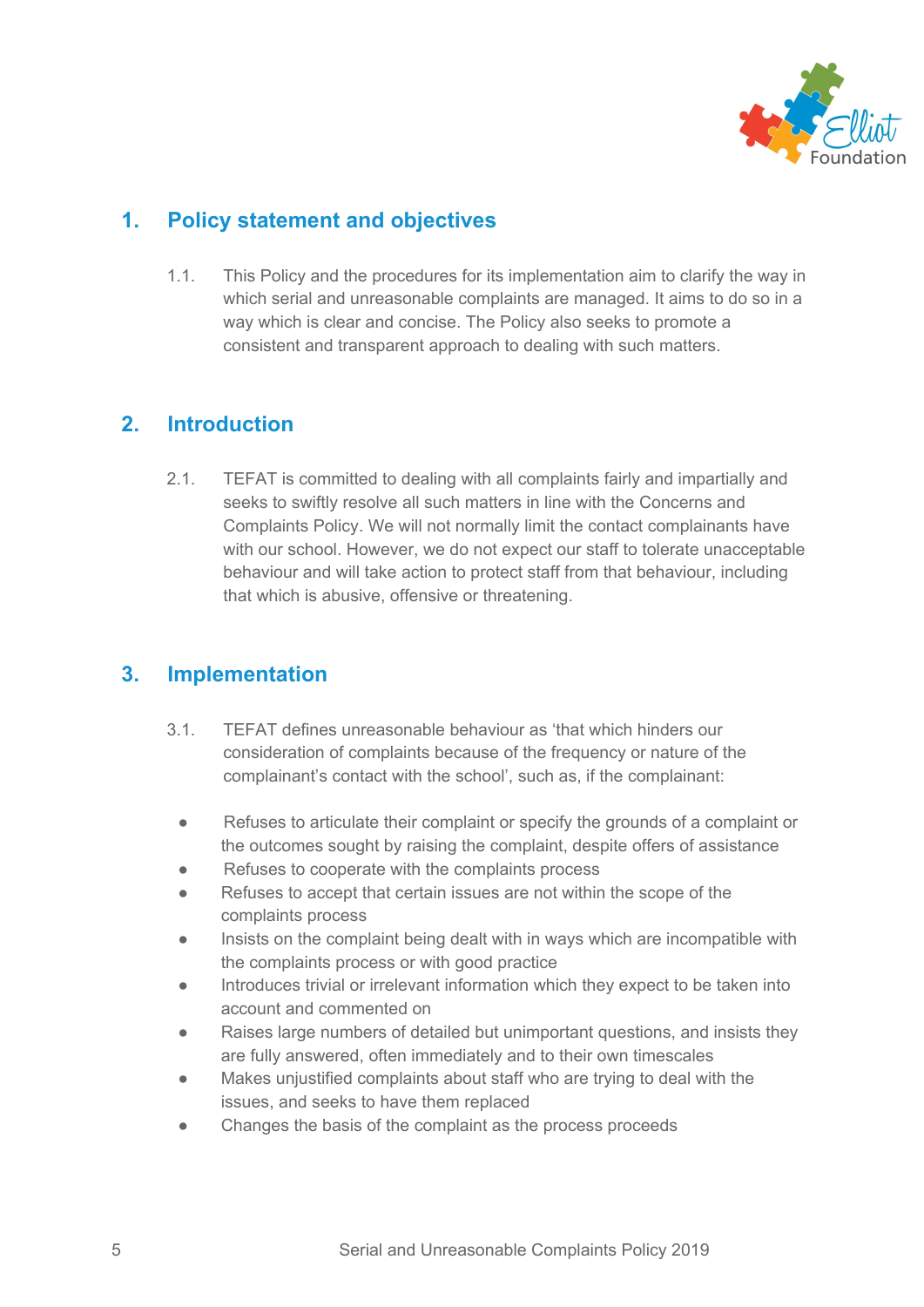

- Repeatedly makes the same complaint (despite previous actions to investigate or responses concluding that the complaint is groundless or has been addressed)
- Refuses to accept the findings of the investigation into that complaint where the Concerns and Complaints Policy has been fully and properly implemented and completed including referral to the Department for Education
- Seeks an unrealistic outcome
- Makes excessive demands on school time by frequent, lengthy and complicated contact with staff regarding the complaint in person, in writing, by email and/or by telephone while the complaint is being dealt with
- Uses threats to intimidate
- Uses abusive, offensive or discriminatory language or violence
- Knowingly provides falsified information
- Publishes information on social media or other public forums
- 3.2 Complainants should try to limit their communication with the school that relates to their complaint while the complaint is being progressed. It is not helpful if repeated correspondence is sent (either by letter, phone, email or text), as it could delay the outcome being reached.
- 3.3 Whenever possible the Principal will discuss any concerns with the complainant informally before determining that the complaint has met the threshold for application of this policy.
- 3.4 If the behaviour continues the Principal will discuss the matter with the TEFAT Director of Governance and Policy ahead of writing to the complainant explaining that their behaviour is not acceptable and asking them to change it.
- 3.5 For complainants who continue to excessively contact TEFAT causing a significant level of disruption, we may specify methods of communication and limit the number of contacts in a communication plan. This will be reviewed after six months.
- 3.6 In response to any serious incident of aggression, violence or repetitive behaviour or actions that could be deemed as harassment we will immediately inform the police and communicate our actions in writing. This may include barring an individual from an academy site or Head Office premises.